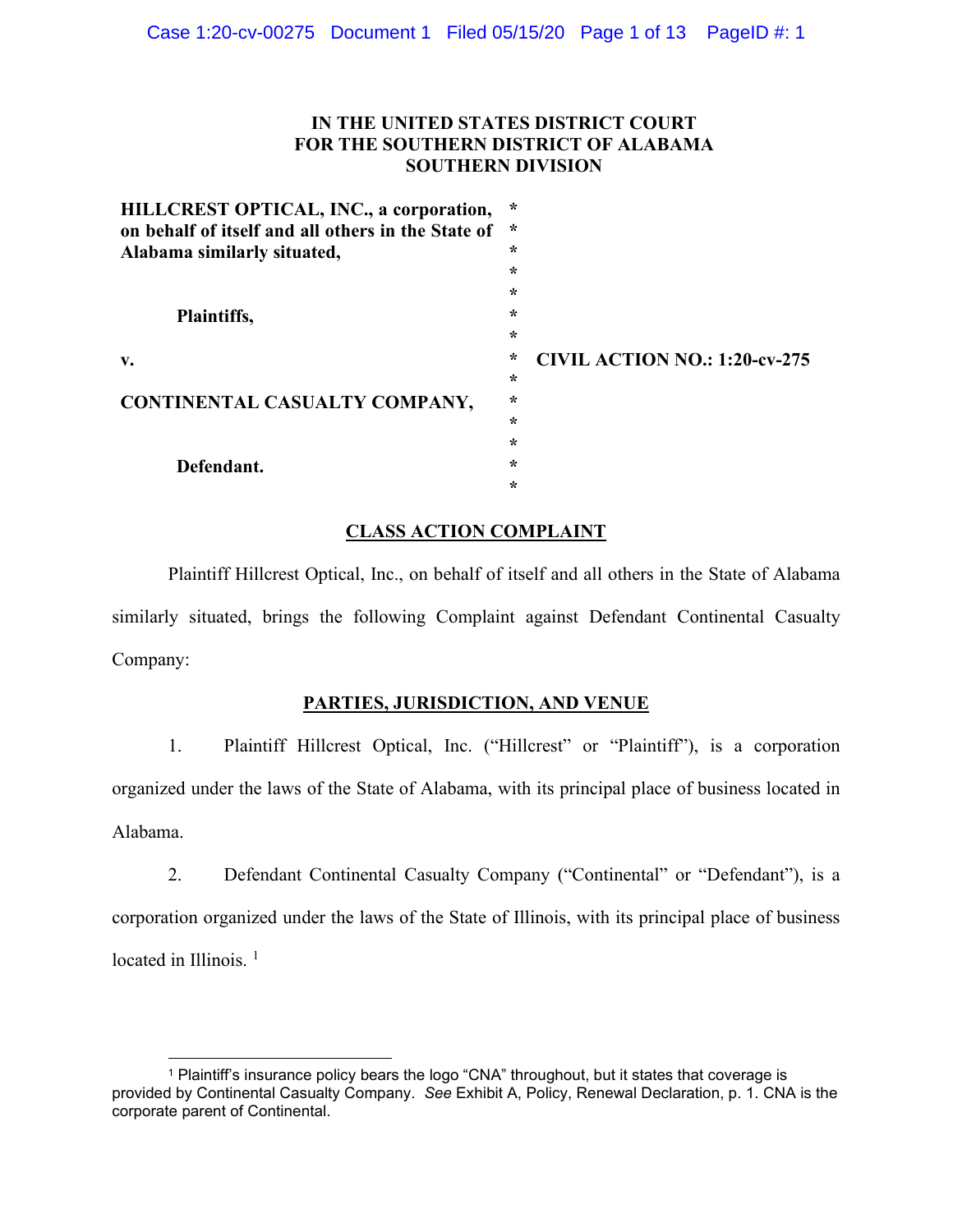#### Case 1:20-cv-00275 Document 1 Filed 05/15/20 Page 2 of 13 PageID #: 2

3. This Court has subject-matter jurisdiction of this class action pursuant to 28 U.S.C. § 1332(d)(2)(A), because the matter in controversy, the aggregated claims of the members of the proposed Class, exceeds the sum of five million dollars, exclusive of interest and costs, and Plaintiff, a member of the proposed Class, is a citizen of a state different from Continental; pursuant to 28 U.S.C. § 1332(d)(4)(A)(II)(cc), in that the only Defendant is not a citizen of the state in which this action has been filed; and pursuant to 28 U.S.C.  $\S$  1332(d)(5), in that the proposed Class has more than 100 members.

4. Venue is proper in the Southern District of Alabama pursuant to 28 U.S.C. § 1391(b)(2), because a substantial part of the events or omissions giving rise to the claims asserted occurred in this judicial district. Venue is also proper in the Southern District of Alabama pursuant to 28 U.S.C. § 1391(b)(1), in that the Defendant, Continental, is deemed to reside in this judicial district pursuant to 28 U.S.C. § 1391(d). Defendant has purposefully conducted and continues to purposefully conduct substantial business in this judicial district.

#### **FACTUAL BACKGROUND**

5. Plaintiff Hillcrest owns and operates an optometrist's office in Mobile, Alabama.

6. Continental issued Hillcrest a commercial property insurance policy, with a policy period of May 1, 2019, to May 1, 2020, bearing policy number B 4030650931.

7. Hillcrest's policy is an all-risk policy that insures against all risks of direct physical loss unless the loss is specifically excluded by the policy.

8. Hillcrest's policy has the following Continental Casualty (CNA) coverage forms: Businessowners Special Property Coverage Form No. SB146801I, and Business Income and Extra Expense Form No. SB146802E. A copy of Hillcrest's policy is attached hereto as Exhibit A.

9. Plaintiff's Businessowners Special Property Coverage Form provides as follows: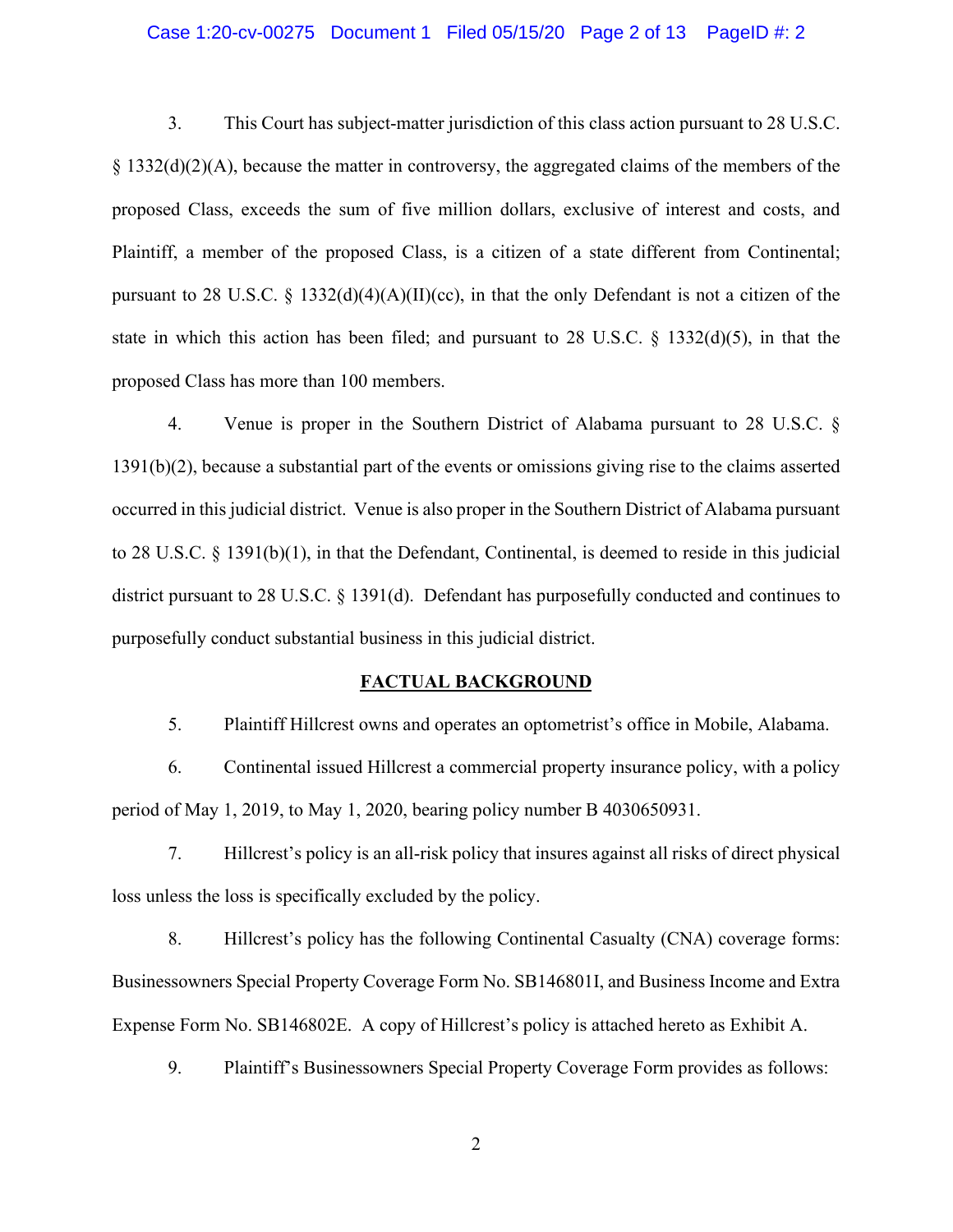# **A. Coverage**

We will pay for direct physical loss of or damage to Covered Property at the premises described in the Declarations caused by or resulting from a Covered Cause of Loss.

Exh. A, Coverage Form No. SB146801I, p. 1.

10. Covered Property at the premises described in Plaintiff's Policy Declarations

includes Plaintiff's business premises.

11. Hillcrest's Coverage Form addressing Business Income and Extra Expense

provides:

# **Business Income and Extra Expense**

Business Income and Extra Expense is provided at the premises described in the Declarations when the Declarations show that you have coverage for Business Income and Extra Expense.

# **1. Business Income**

. . . .

**b.** We will pay for the actual loss of Business Income you sustain due to the necessary "suspension" of your "operations" during the "period of restoration". The "suspension" must be caused by direct physical loss of or damage to property at the described premises. The loss or damage must be caused by or result from a Covered Cause of Loss. . . .

Exh. A, Coverage Form No. SB146802E, p. 1.

12. Hillcrest also purchased coverage for Extra Expense, which is:

# **2. Extra Expense**

**a.** Extra Expense means reasonable and necessary expenses you incur during the "period of restoration" that you would not have incurred if there had been no direct physical loss of or damage to property caused by or resulting from a Covered Cause of Loss.

Exh. A, Coverage Form No. SB146802E, p. 2.

13. Hillcrest's policy also defines Covered Causes of Loss: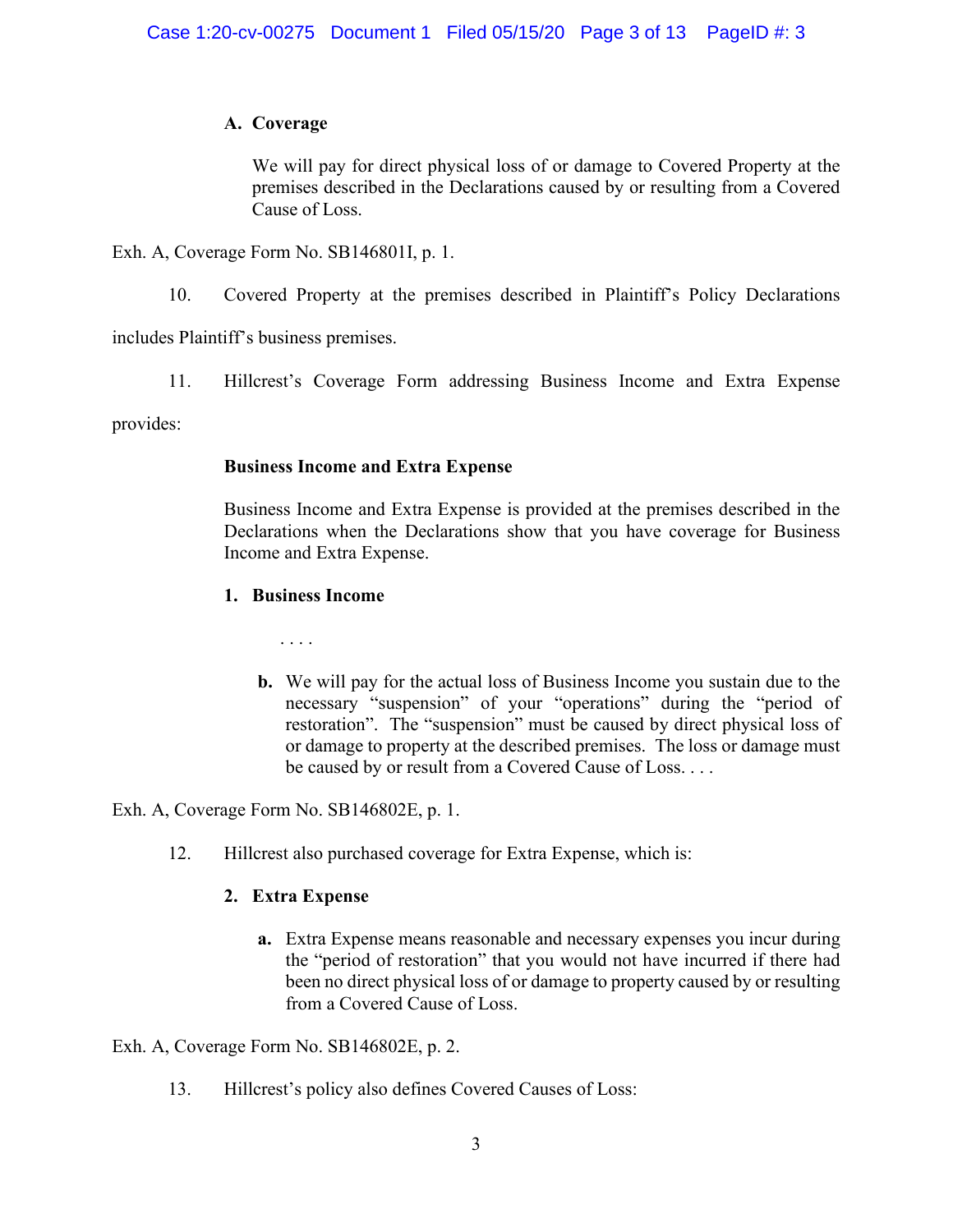## **A. Coverage**

. . . .

## **3. Covered Causes of Loss**

RISKS OF DIRECT PHYSICAL LOSS unless the loss is:

- **a.** Excluded in Section B. EXCLUSIONS;
- **b.** Limited in paragraph A.4. Limitations; or
- **c.** Excluded or limited by other provisions of this policy.

Exh. A, Coverage Form No SB146801I, pp. 1-3.

14. The State of Alabama, the United States, and the world are in the midst of the novel coronavirus pandemic. The virus causes the viral illness known as COVID-19. The virus is extremely contagious. To date, Alabama has had over 10,000 coronavirus cases and over 400 of those people have died.

15. On March 13, 2020, Donald J. Trump, the President of the United States, declared the COVID-19 pandemic a National Emergency.

16. Also on March 13, 2020, Kay Ivey, Governor of the State of Alabama, declared the COVID-19 pandemic a State Public Health Emergency. Gov. Ivey directed the appropriate state agencies to exercise their statutory and regulatory authority accordingly.

17. On March 27, 2020, Dr. Scott Harris, the Alabama State Health Officer, entered a Statewide Order which provided, among other things, that effective March 28, 2020, at 5:00 PM., all medical procedures were postponed until further notice, except procedures necessary to treat an emergency medical condition. A copy of Dr. Harris's Order is attached hereto as Exhibit B. Hillcrest, as an optometrist's office, performs medical procedures. Hillcrest shut down in compliance with the Order. Hillcrest furnishes routine primary eye care and rarely has ocular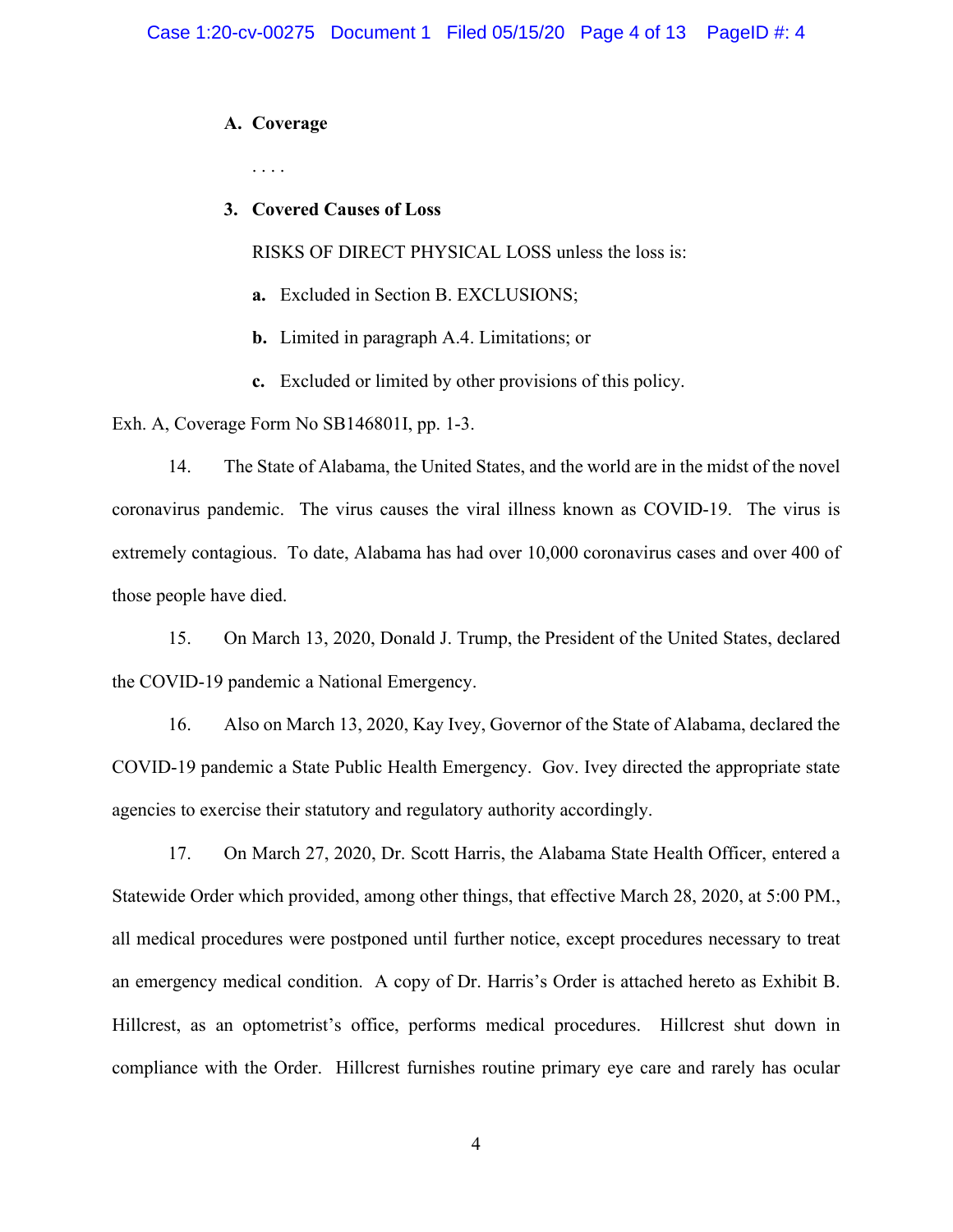#### Case 1:20-cv-00275 Document 1 Filed 05/15/20 Page 5 of 13 PageID #: 5

emergencies. Accordingly, Hillcrest was completely shut down from March 28 until April 30, when it was allowed to reopen as explained below.

18. Effective April 30, 2020, at 5:00 PM, Dr. Harris entered a Statewide Order allowing the resumption of all medical procedures. A copy of Dr. Harris's Order is attached as Exhibit C. Hillcrest reopened in accordance with this order. The aforesaid orders of Gov. Ivey and Dr. Harris were valid exercises of the government's executive police power.

19. Hillcrest has suffered a substantial loss of business income due to the shutdown, and submitted a claim for the loss to CNA (acting on behalf of Continental) under the businessincome provision of Hillcrest's insurance policy. Hillcrest's claim was filed on or about April 15, 2020. Hillcrest furnished documents and information requested by CNA, purportedly to evaluate the claim. On May 4, 2020, Hillcrest's counsel emailed CNA's claims specialist advising that if CNA did not provide a response to Hillcrest's claim, either accepting or denying coverage, within five business days, "we will consider this claim denied and we will proceed with filing a lawsuit in Federal Court." Exhibit D, May 4, 2020, email from Richard H. Taylor to Darryl Tucker.

20. The five-business-day period referenced in Hillcrest's counsel's email has now expired and CNA/Continental still has not responded to Hillcrest's claim. Accordingly, Hillcrest brings the instant lawsuit.

21. As addressed above, Hillcrest's policy is an all-risk policy that insures against risks of direct physical loss and promises to pay for "direct physical loss of or damage to Covered Property." Exhibit A, Coverage Form No. SB146801I, p. 1.

22. Hillcrest sustained direct physical loss of covered property, its business premises, because the State Health Officer issued an order that shut Hillcrest's business down. There was a direct physical loss of Hillcrest's business premises because its business premises were rendered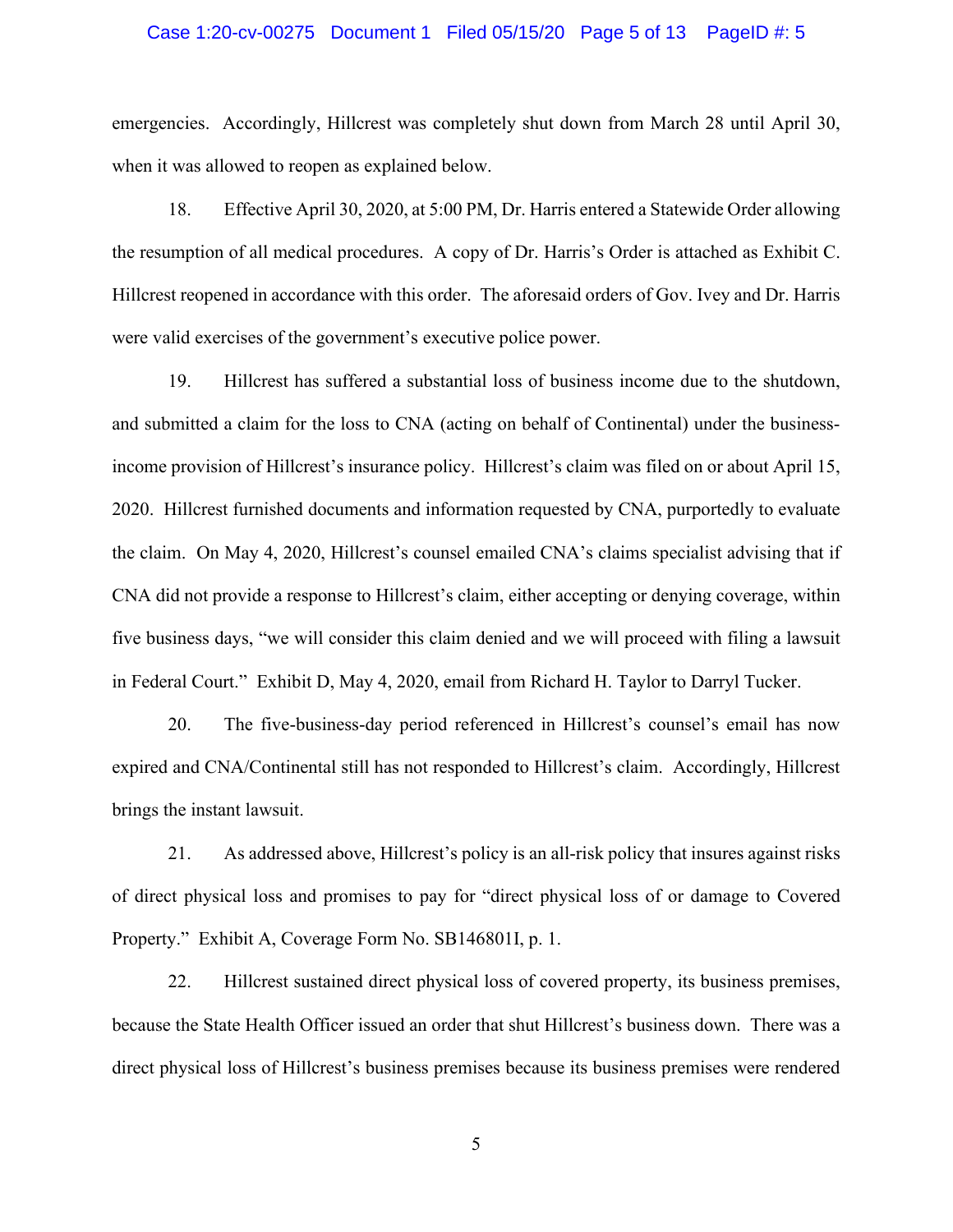#### Case 1:20-cv-00275 Document 1 Filed 05/15/20 Page 6 of 13 PageID #: 6

physically unusable for their intended purpose. The loss was direct because Dr. Harris's order was expressly directed to a category of businesses to which Hillcrest belongs, facilities performing medical procedures, and because the order was the direct cause of Hillcrest's loss of the use of its business premises.

23. Hillcrest's policy has an endorsement excluding loss or damage caused directly or indirectly by the "[p]resence, growth, proliferation, spread or any activity of 'fungi,' wet or dry rot, or 'microbes.'" Exhibit A, Form No. SB147084B, p. 1. But this exclusion does not apply to Hillcrest. The endorsement defines "microbes" as "any non-fungal micro-organism or non-fungal, colony-form organism that causes infection or disease." *Id*. There is general agreement in the scientific community that a virus is not a microorganism or an organism, because a virus is not alive. To the extent there is disagreement, the term "microbe" as used in the policy is ambiguous and must be construed in favor of coverage, to not include viruses. Moreover, the exclusion requires the "[p]resence, growth, proliferation, spread or any activity of . . . 'microbes.'" This terminology limits the exclusion to the actual presence of microbes in or on the insured premises. There is no indication that the novel coronavirus was ever actually present in or on Hillcrest's business premises.

24. Based upon the foregoing, there is coverage for Hillcrest's claim.

25. Based on Plaintiff's counsel's knowledge, information, and belief, Continental is routinely reacting in two ways to its insureds' claims made under its policies' business-income coverage, which arise out of the COVID-19 pandemic and report that governmental orders closed their businesses to the public or restricted their on-premises business operations. One routine reaction is to deny coverage on the ground that there was no direct physical loss of or damage to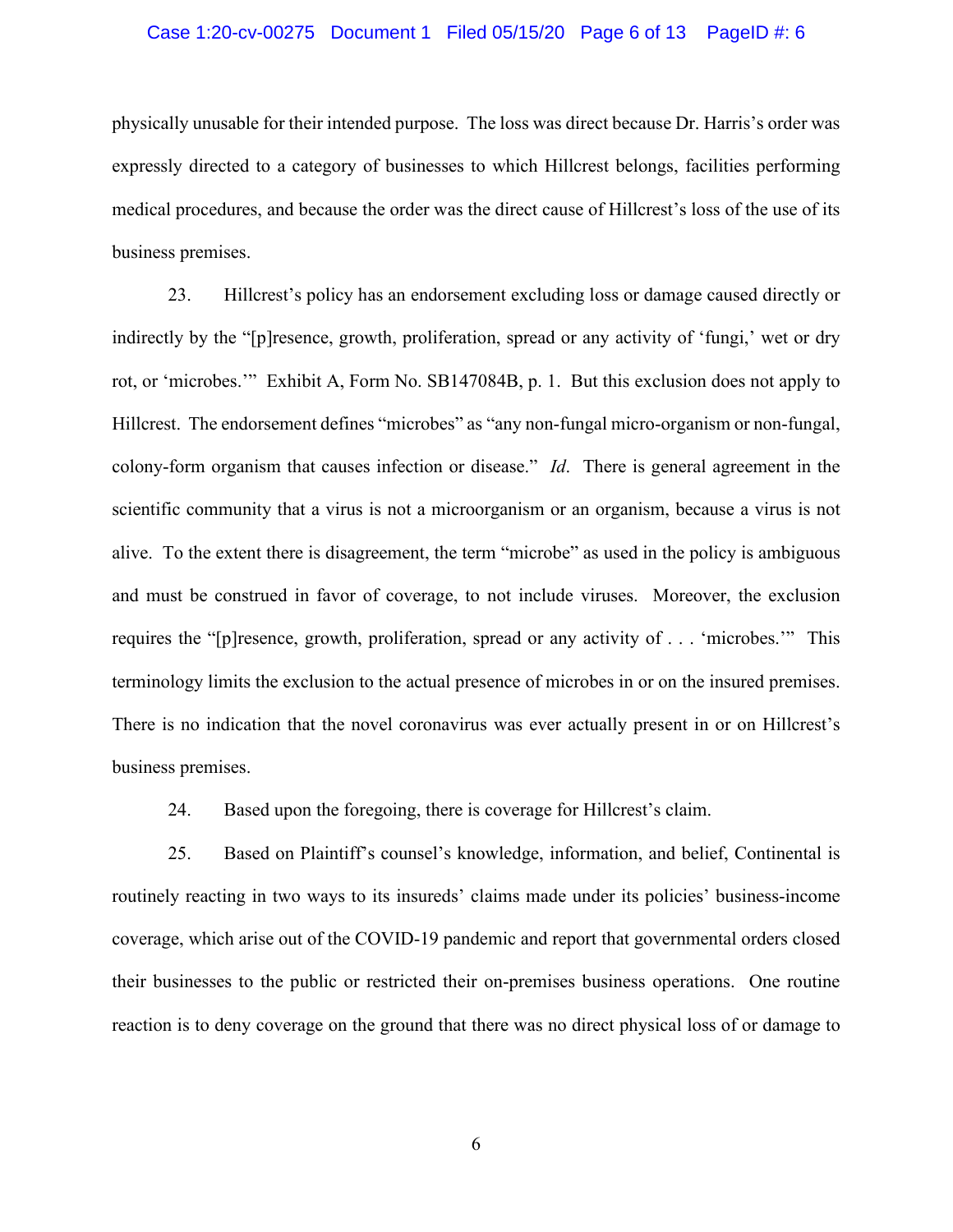#### Case 1:20-cv-00275 Document 1 Filed 05/15/20 Page 7 of 13 PageID #: 7

covered property. The other routine reaction is to do nothing, not deny the claims but fail to accept them as covered losses, which has the effect of a denial.

#### **CLASS ACTION ALLEGATIONS**

26. This action is brought as a plaintiffs' class action pursuant to Federal Rule of Civil Procedure  $23(b)(2)$  and  $23(b)(3)$ . Plaintiff brings this action on its own behalf, and on behalf of all others in the State of Alabama similarly situated, as representative of the following Class:

> All businesses in the State of Alabama that were issued insurance policies by Continental Casualty Company ("Continental") with Businessowners Special Property Coverage Form No. SB146801I and Business Income and Extra Expense Coverage Form No. SB146802E, whose policies were in effect on and after March 27, 2020, which businesses had their on-premises business operations shut down to the public or restricted by the Alabama State Health Officer's Order of March 27, 2020, who filed claims after that date under the policies' Business Income and Extra Expense Coverage Form, and whose claims were denied by Continental because there was allegedly no coverage under the policies, or, whose claims Continental did not expressly deny but failed to accept as covered losses.

> Excluded from the Class are all businesses whose policies have an endorsement specifically excluding coverage for loss or damage caused by, resulting from, or relating to a "virus."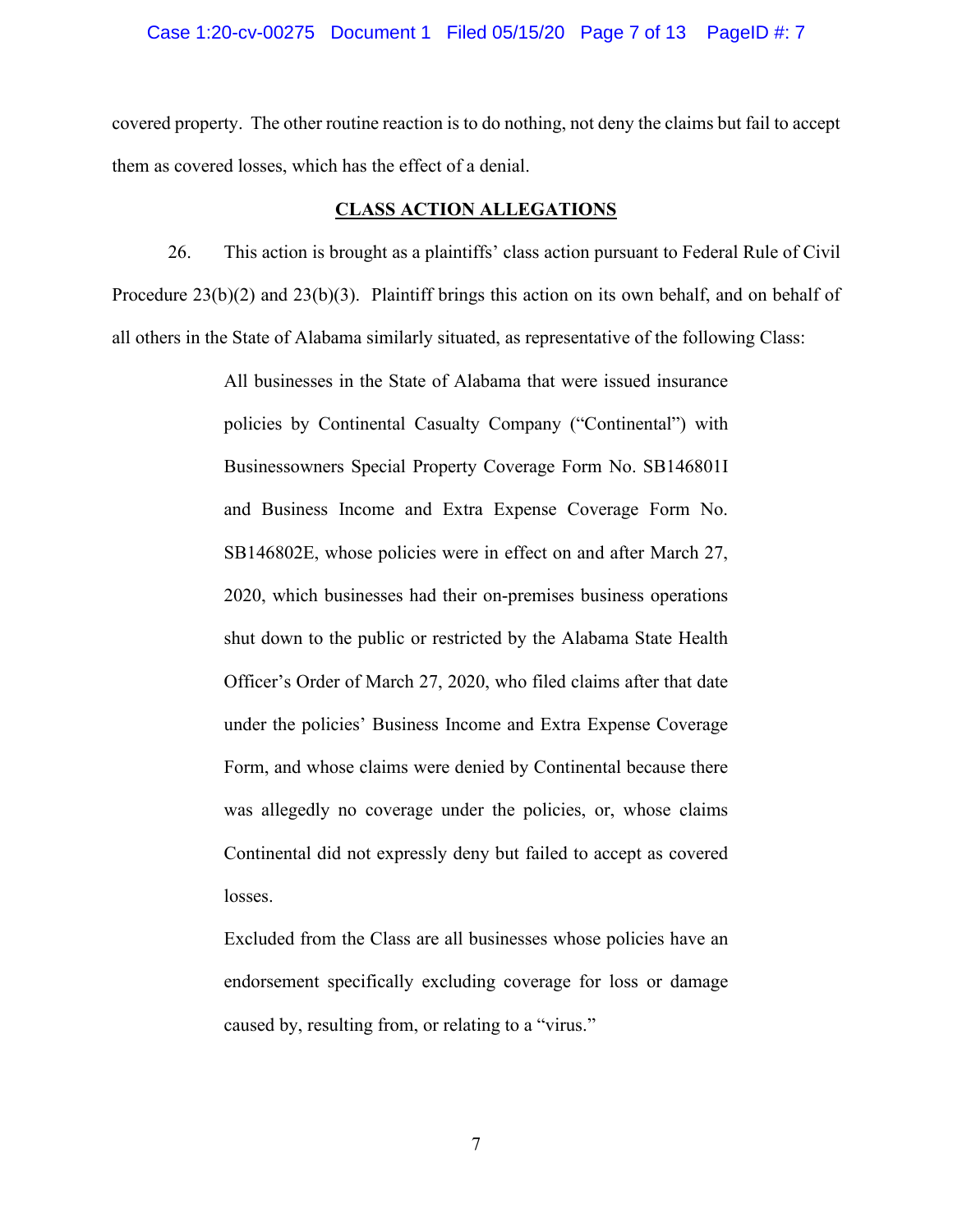Further excluded from the Class are (1) the officers, directors, and employees of Continental, and its affiliated entities; and (2) all judicial officers of the United States who preside over or hear this case, and all persons related to them as specified in 28 U.S.C. §  $455(b)(5)$ .

27. The members of the Class are readily identifiable from Continental's books and records.

28. Upon information and belief, the Class consists of hundreds and possibly thousands of members, and therefore is so numerous that individual joinder of all members is impracticable. The members of the Class are geographically dispersed throughout the State of Alabama.

29. There are questions of law and fact common to Class, which predominate over any questions affecting only individual members of the Class. The questions common to the Class include, but are not limited to, the following:

- (a) Do the policies' Business Income and Extra Expense Coverage Forms cover losses ultimately caused by COVID-19?
- (b) Do the policies' Business Income and Extra Expense Coverage Forms cover losses directly caused by the orders of the governmental authorities that shut down or restricted access to the Class members' businesses?
- (c) Is it a breach of Continental's contractual obligations under the policies for it to deny the Class members' claims under the Business Income and Extra Expense Coverage Forms, for lack of coverage under the policies?
- (d) What is the meaning of the policy provision "direct physical loss of or damage to" covered property?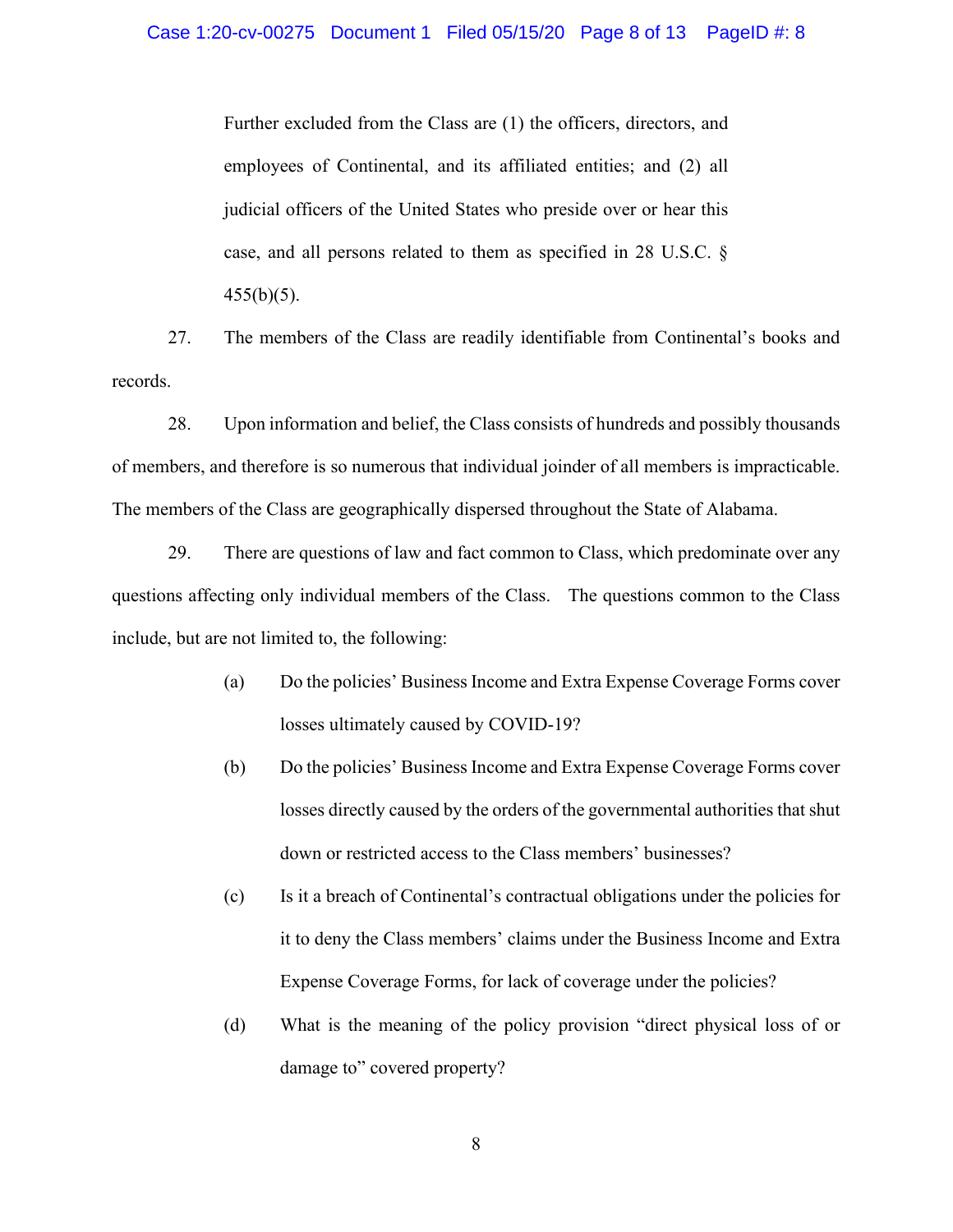#### Case 1:20-cv-00275 Document 1 Filed 05/15/20 Page 9 of 13 PageID #: 9

30. Plaintiff's claims are typical of those of the Class and are based on the same legal theories as those of the members of the Class. Plaintiff's claims and those of the Class members all arise from the same pattern of conduct or practice by Continental, as set out above.

31. Plaintiff will fairly and adequately protect the interests of the members of the Class. Plaintiff has retained counsel who are highly experienced and competent in class-action litigation and other complex litigation, and who are knowledgeable regarding the applicable law. Plaintiff and its counsel intend to prosecute this action vigorously. Neither Plaintiff nor its counsel have any interests that might cause them not to vigorously pursue this action. Plaintiff's interests are coextensive with those of the Class, and Plaintiff has no interests adverse to those of the Class members.

32. Plaintiff has made arrangements with its counsel for the discharge of its financial responsibility to the Class. Plaintiff's counsel have the necessary financial resources to adequately and vigorously litigate this class action.

33. A class action is superior to all other available means for the fair and efficient adjudication of this controversary, and it is desirable to concentrate the litigation of the claims in this forum. The damages suffered by many Class members are relatively small compared to the burden and expense that would be entailed by individual litigation of their claims against Continental. Moreover, many of the Class members are unlikely to be aware of their rights. Therefore, it is unlikely that these Class members, on an individual basis, can obtain effective redress for the wrongs done to them.

34. Additionally, the court system would be adversely affected by such individualized litigation. Individualized litigation would create the danger of inconsistent judgments arising from the same set of facts. Individualized litigation would also increase delay and expense to all parties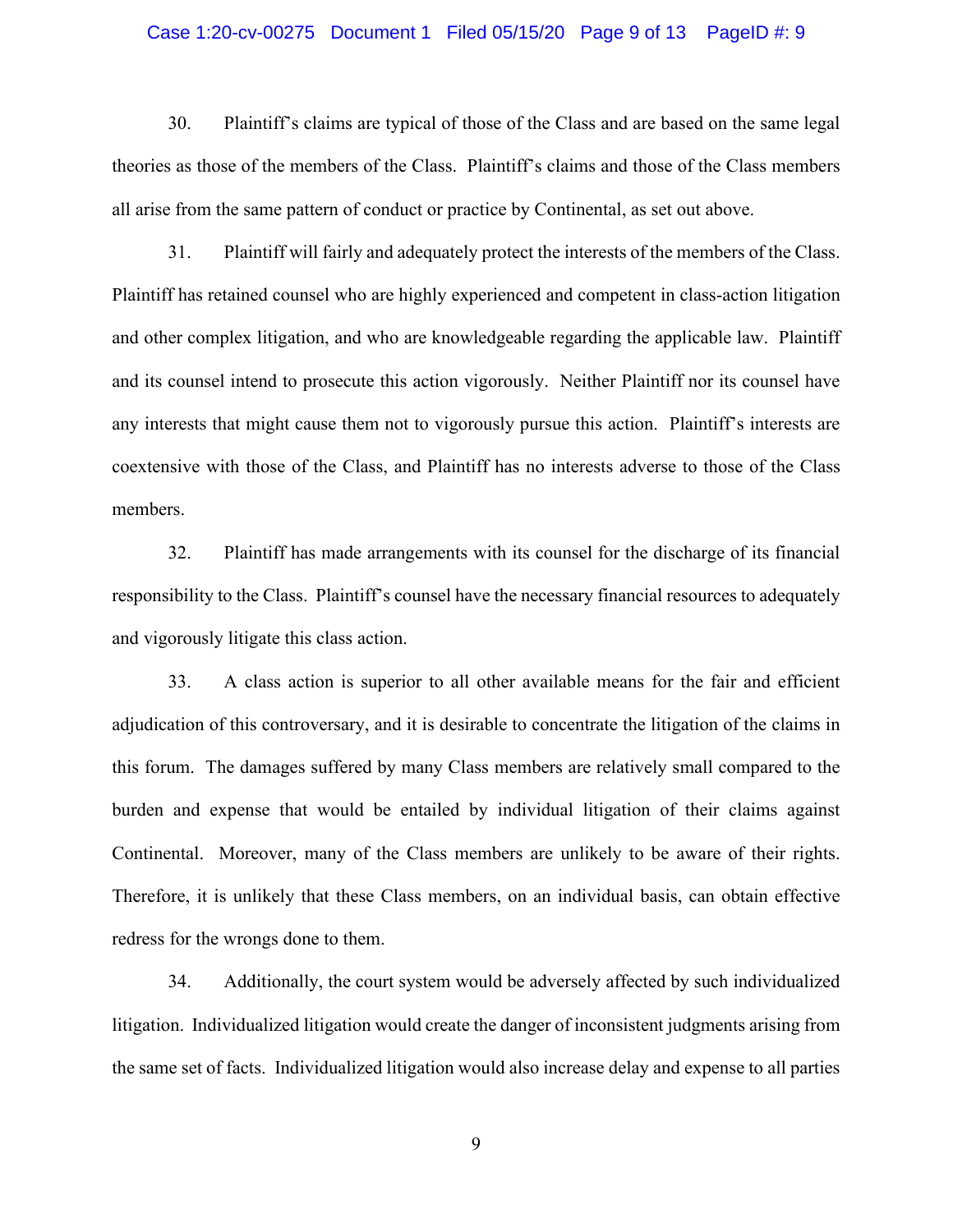#### Case 1:20-cv-00275 Document 1 Filed 05/15/20 Page 10 of 13 PageID #: 10

and the court system from the issues raised by this action. In contrast, the class-action device provides the benefit of adjudication of these issues in a single proceeding, with economies of scale and comprehensive supervision by a single court.

35. Plaintiff and its counsel are aware of no litigation concerning the controversy already begun by or against members of the Class. This also indicates that the Class members' interest in individually controlling the prosecution of separate actions is minimal.

36. Plaintiff does not anticipate any likely difficulties in the management of this action as a class action.

37. Continental Casualty has acted or refused to act on grounds that apply generally to the Class, as specified above, so that corresponding declaratory relief is appropriate respecting the Class as a whole.

## **COUNT I DECLARATORY JUDGMENT**

Plaintiff alleges as follows against Continental, on its own behalf and on behalf of the members of the Class, pursuant to Federal Rule of Civil Procedure 23(b)(2) and 28 U.S.C § 2201:

38. Plaintiff realleges Paragraphs 1 through 37 hereof.

39. There is an actual, substantial, and justiciable controversy between Plaintiff and the Class members on the one hand, and Continental on the other, regarding whether Plaintiff and the Class members' losses of business income and any extra expenses are covered losses under the coverage forms specified above.

40. A judgment declaring the rights of Plaintiff and the Class members will serve a useful purpose in settling and clarifying the legal relations at issue, and will terminate and afford relief from the uncertainty, insecurity, and controversy giving rise to this request for a declaratory judgment.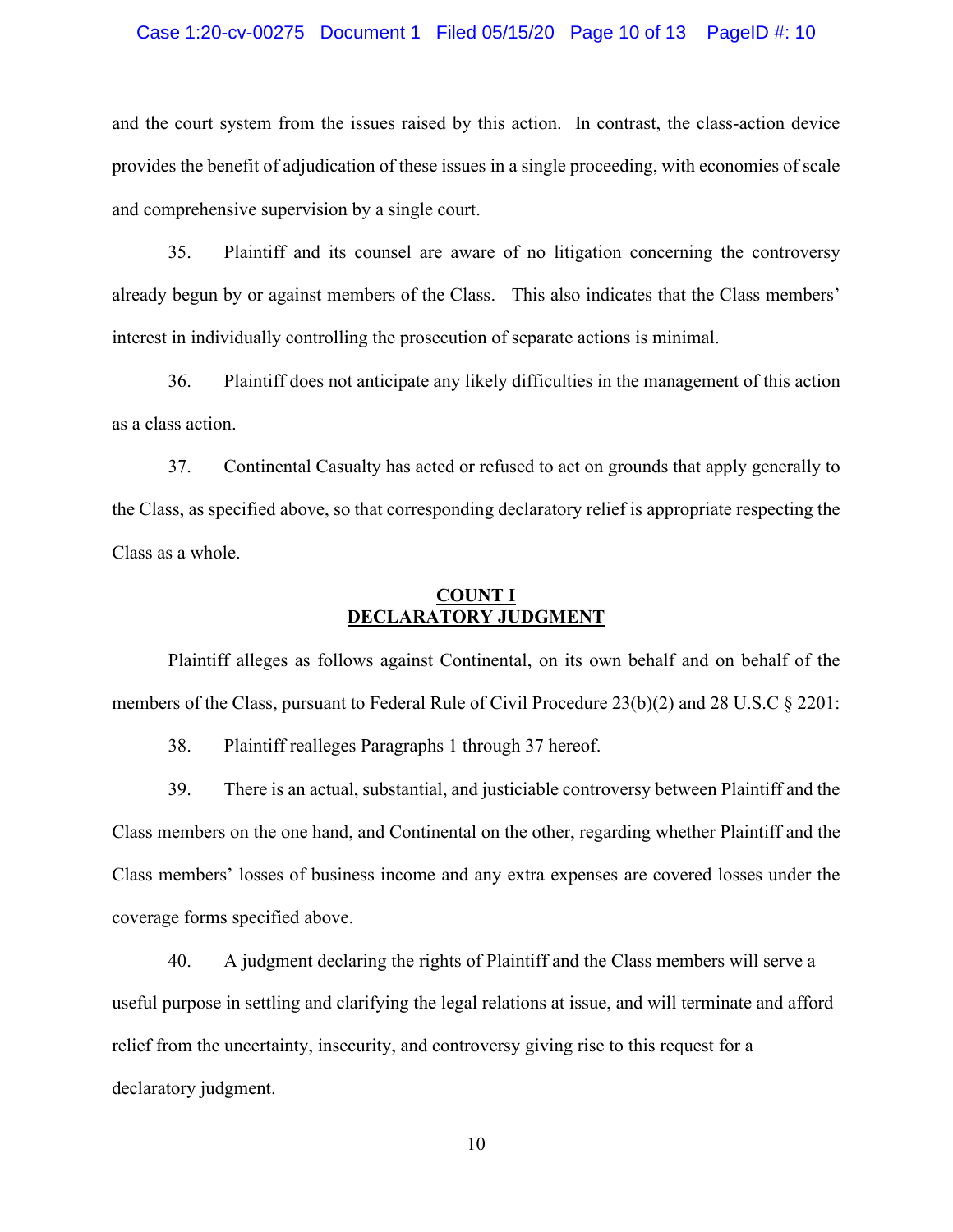Case 1:20-cv-00275 Document 1 Filed 05/15/20 Page 11 of 13 PageID #: 11

41. Plaintiff and the Class members are entitled to a judgment declaring that their losses of business income and any extra expenses are covered losses under the specified coverage forms.

# **COUNT II BREACH OF CONTRACT**

Plaintiff alleges as follows against Continental, on its own behalf and on behalf of the members of the Class, pursuant to Federal Rule of Civil Procedure 23(b)(3):

42. Plaintiffs reallege Paragraphs 1 through 37 hereof.

43. There are valid contracts of insurance binding Plaintiff and the Class members on the one hand and Continental on the other.

44. Plaintiff and the Class members have performed their obligations under the contracts of insurance. Plaintiff and the Class members have filed claims with Continental for their lost business income.

45. Continental has not performed its obligations under the insurance contracts, in that it has denied coverage for, or failed to accept as covered, Plaintiff's and the Class members' losses of business income when those losses are covered losses under the coverage forms specified above.

46. Plaintiff and the Class members have been damaged by Continental's denial of coverage, and by its failure to accept coverage, in the amount of their lost business income.

47. Plaintiff and the Class members are entitled to a judgment against Continental in the amount of their lost business income and any extra expenses.

## **PRAYER FOR RELIEF**

WHEREFORE, Plaintiff individually, and on behalf of the members of the Class, asks that the Court:

- (a) Certify the Class proposed herein;
- (b) Appoint Plaintiff as representative of the Class;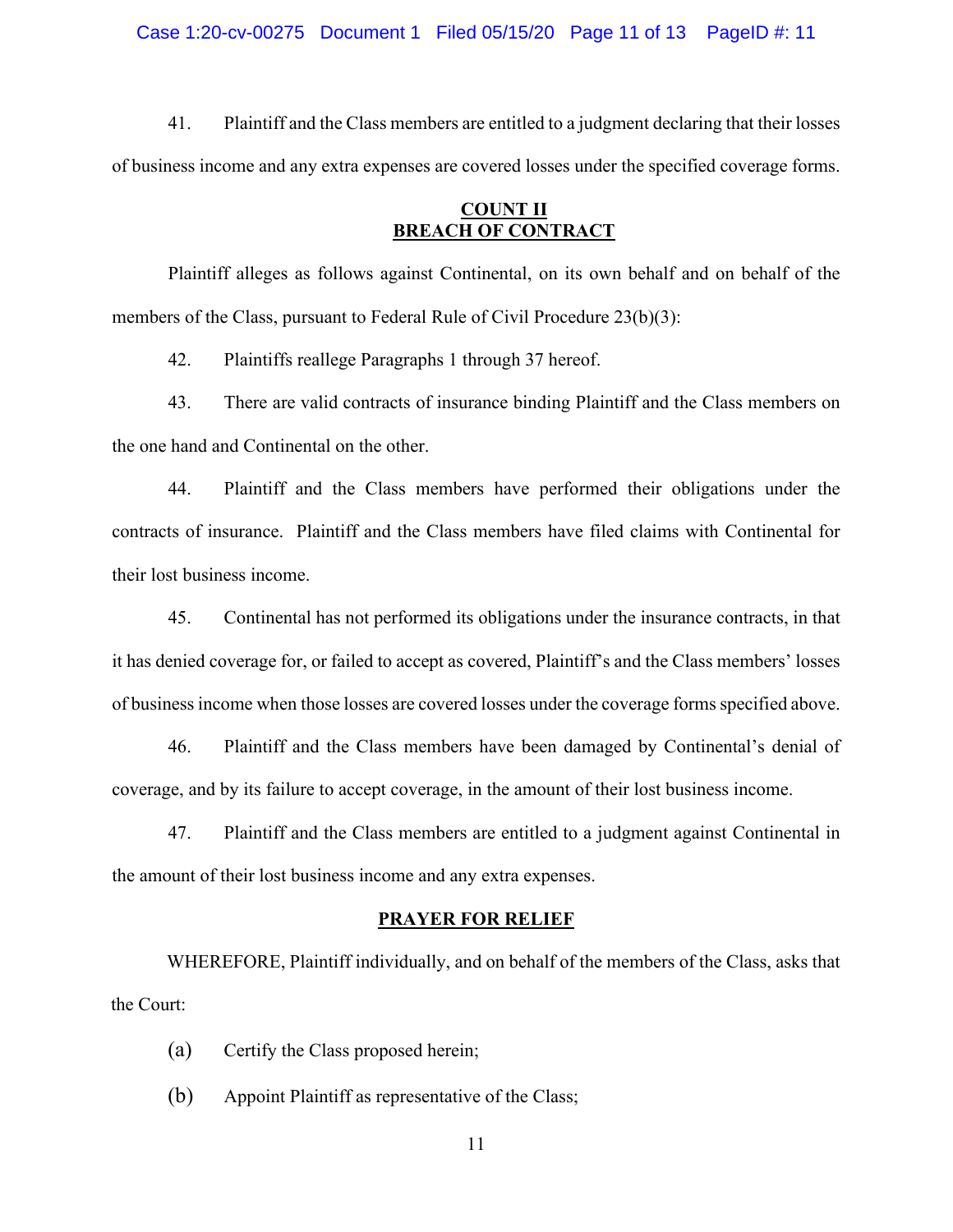- (c) Appoint Plaintiff's counsel as attorneys for the Class;
- (d) Declare the rights of Plaintiff and the Class as follows: declare that Plaintiff's and the Class members' losses of business income and any extra expenses are covered losses under the specified coverage forms.
- (e) Enter judgment awarding Plaintiff and the Class members monetary damages for Continental's breach of their insurance contracts, in the amount of their lost business income and any extra expenses;
- (f) Award Plaintiff and the Class members prejudgment interest and post-judgment interest as provided by law;
- (g) Award Plaintiff and the Class members a reasonable attorney's fee and the costs of this action; and
- (h) Provide such further relief as may be just and proper.

# **JURY DEMAND**

Plaintiff, on behalf of itself and the members of the Class, demands a trial by jury on all

issues so triable.

Dated: May 14, 2020

Respectfully submitted,

By: */s/ Richard H. Taylor*\_\_\_\_\_\_\_\_\_\_\_\_ RICHARD H. TALYOR (TAYLR8925)

By: <u>/s/ W. Lloyd Copeland</u> W. LLOYD COPELAND (COPW3831)

By: /s/ Steven A. Martino STEVEN A. MARTINO (MARS7433) P.O. Box 894 Mobile, Alabama 36601 Phone: (251) 433-3131 Fax: (251) 433-4207 Email: [richard@taylormartino.com](mailto:richard@taylormartino.com) [lloyd@taylormartino.com](mailto:lloyd@taylormartino.com) [stevemartino@taylormartino.com](mailto:stevemartino@taylormartino.com)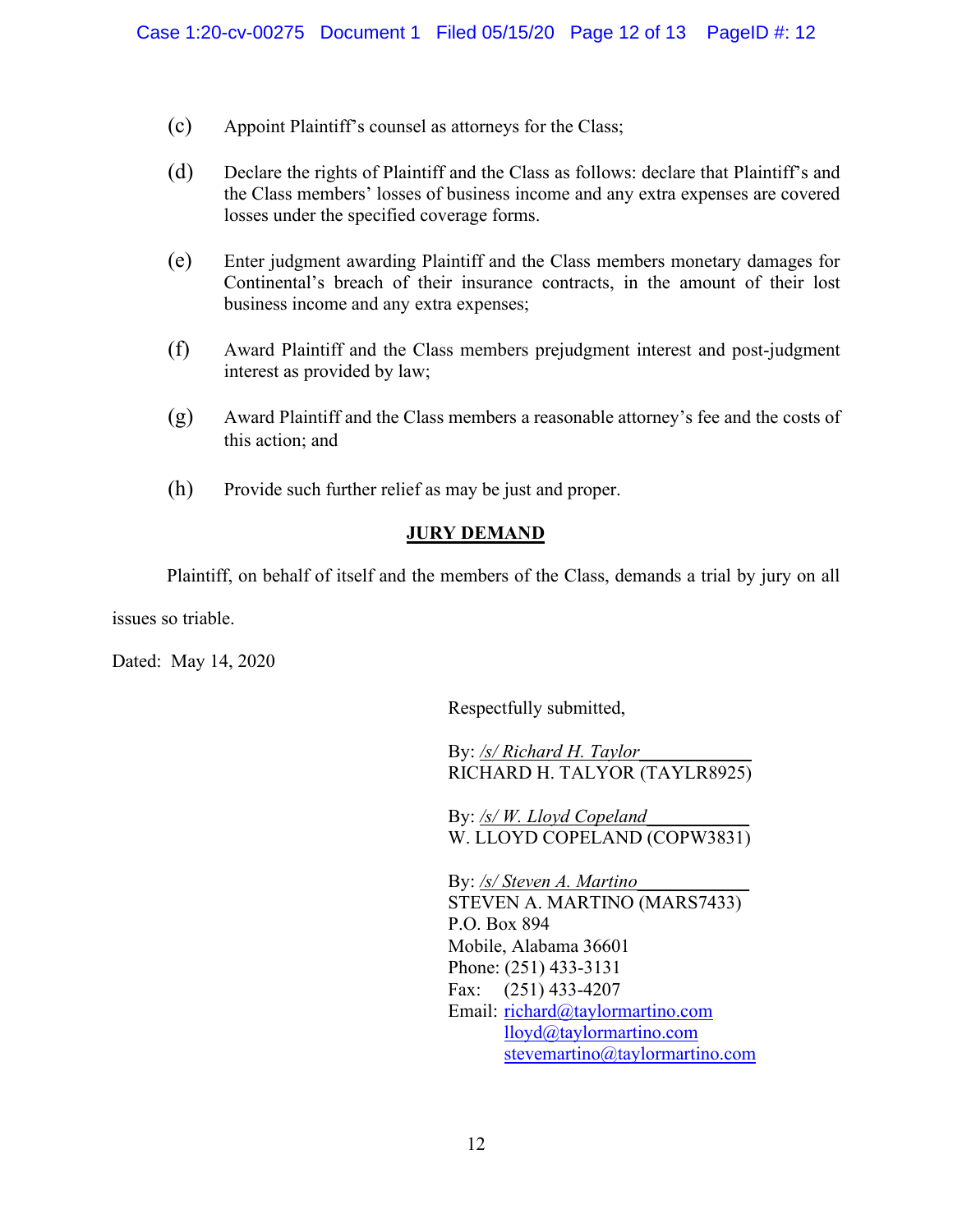Case 1:20-cv-00275 Document 1 Filed 05/15/20 Page 13 of 13 PageID #: 13

# **ATTORNEYS FOR PLAINTIFF AND THE PROPOSED CLASS**

# **OF COUNSEL:**

John W. "Don" Barrett (pro hac vice application to be filed) BARRETT LAW GROUP, P.A. 404 Court Square North Lexington, Mississippi Phone: (662) 834-9168 Fax: (662) 834-2628 Email: [donbarrettpa@gmail.com](mailto:donbarrettpa@gmail.com)

# **DEFENDANT TO BE SERVED BY CERTIFIED MAIL:**

Continental Casualty Company c/o CT Corporation System 2 North Jackson Street, Suite 605 Montgomery, AL 36104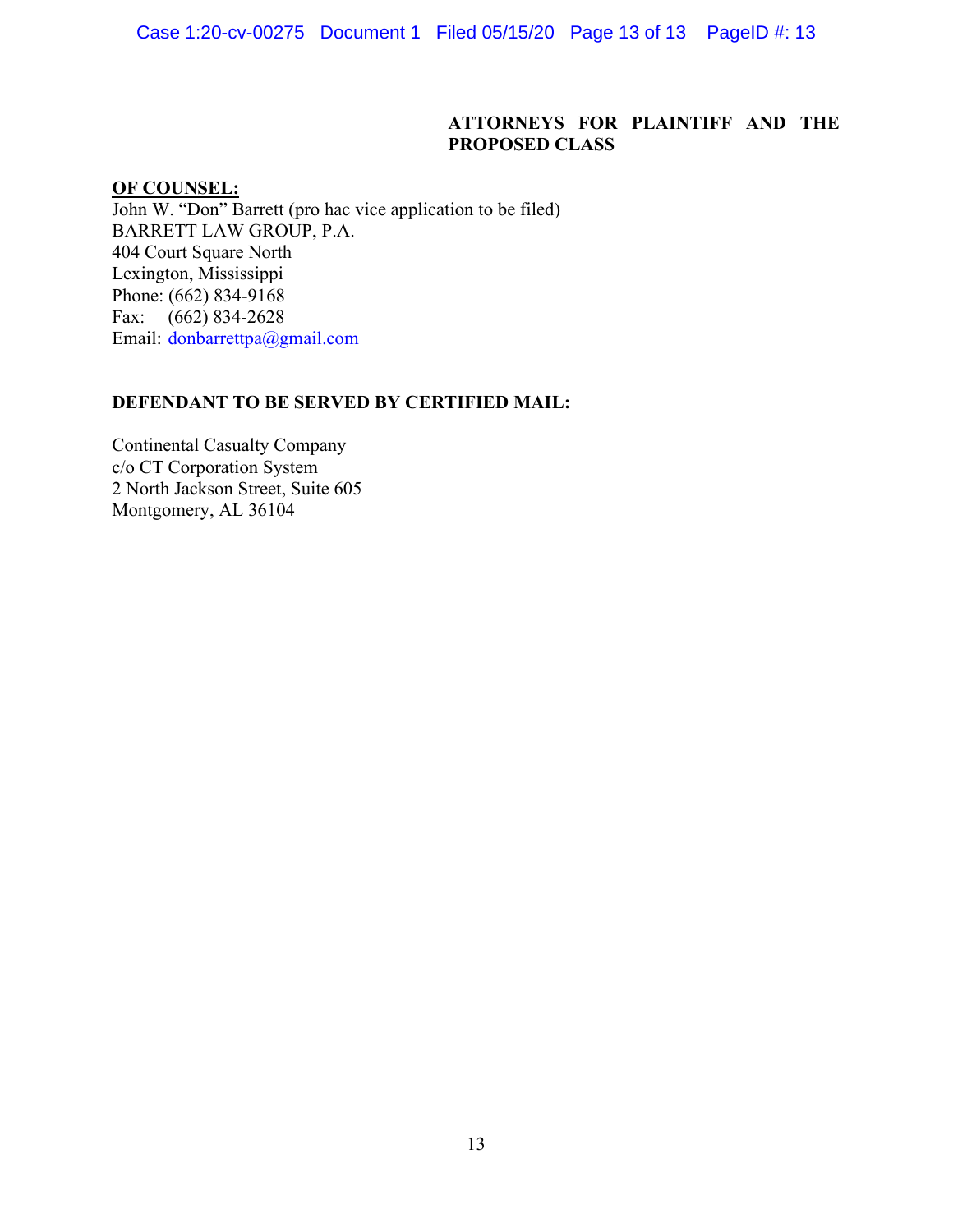# IS 44 (Rev. 06/17) **Case 1:20-cv-00275 Document 1-1 To Filed 05/15/20** Page 1 of 2 PageID #: 14

The JS 44 civil cover sheet and the information contained herein neither replace nor supplement the filing and service of pleadings or other papers as required by law, except as provided by local rules of court. This form,

| I. (a) PLAINTIFFS                                                                                                         |                                                            |                                                    |                                          | <b>DEFENDANTS</b>                                                                                              |                                               |                                                                             |                                                        |                                                       |                     |  |  |  |
|---------------------------------------------------------------------------------------------------------------------------|------------------------------------------------------------|----------------------------------------------------|------------------------------------------|----------------------------------------------------------------------------------------------------------------|-----------------------------------------------|-----------------------------------------------------------------------------|--------------------------------------------------------|-------------------------------------------------------|---------------------|--|--|--|
| HILLCREST OPTICAL, INC., a corporation, on behalf of itself and all<br>others in the State of Alabama similarly situated, |                                                            |                                                    |                                          | CONTINENTAL CASUALTY COMPANY                                                                                   |                                               |                                                                             |                                                        |                                                       |                     |  |  |  |
| (b) County of Residence of First Listed Plaintiff                                                                         |                                                            | Mobile County, AL                                  |                                          |                                                                                                                | County of Residence of First Listed Defendant |                                                                             |                                                        |                                                       |                     |  |  |  |
|                                                                                                                           | (EXCEPT IN U.S. PLAINTIFF CASES)                           |                                                    |                                          | NOTE:                                                                                                          |                                               | (IN U.S. PLAINTIFF CASES ONLY)                                              |                                                        |                                                       |                     |  |  |  |
|                                                                                                                           |                                                            |                                                    |                                          |                                                                                                                |                                               | IN LAND CONDEMNATION CASES, USE THE LOCATION OF THE TRACT OF LAND INVOLVED. |                                                        |                                                       |                     |  |  |  |
| (c) Attorneys (Firm Name, Address, and Telephone Number)<br>RICHARD H. TAYLOR - Taylor Martino, P.C.                      |                                                            |                                                    |                                          | Attorneys (If Known)                                                                                           |                                               |                                                                             |                                                        |                                                       |                     |  |  |  |
| 455 Saint Louis Street, Suite 2100                                                                                        |                                                            |                                                    |                                          |                                                                                                                |                                               |                                                                             |                                                        |                                                       |                     |  |  |  |
| Mobile, AL 36602                                                                                                          | $(251)$ 433-3131                                           |                                                    |                                          |                                                                                                                |                                               |                                                                             |                                                        |                                                       |                     |  |  |  |
| <b>II. BASIS OF JURISDICTION</b> (Place an "X" in One Box Only)                                                           |                                                            |                                                    |                                          | <b>III. CITIZENSHIP OF PRINCIPAL PARTIES</b> (Place an "X" in One Box for Plaintiff                            |                                               |                                                                             |                                                        |                                                       |                     |  |  |  |
| $\Box$ 1 U.S. Government<br><b>3</b> Federal Question                                                                     |                                                            |                                                    | (For Diversity Cases Only)<br><b>PTF</b> | <b>DEF</b>                                                                                                     |                                               | and One Box for Defendant)                                                  | <b>PTF</b>                                             | DEF                                                   |                     |  |  |  |
| Plaintiff                                                                                                                 |                                                            | (U.S. Government Not a Party)                      |                                          | $\mathbf{\times}1$<br>Citizen of This State                                                                    | $\Box$ 1                                      | Incorporated or Principal Place<br>of Business In This State                |                                                        | $\Box$ 4                                              | $\Box$ 4            |  |  |  |
| $\Box$ 2 U.S. Government<br>Defendant                                                                                     | $\blacktriangleright$ 4 Diversity                          | (Indicate Citizenship of Parties in Item III)      | Citizen of Another State                 |                                                                                                                | $\Box$ 2<br>$\Box$ 2                          | Incorporated and Principal Place<br>of Business In Another State            |                                                        | $\Box$ 5                                              | $\mathbf{\times}$ 5 |  |  |  |
|                                                                                                                           |                                                            |                                                    |                                          | Citizen or Subject of a<br>$\Box$ 3<br>Foreign Country                                                         |                                               | $\Box$ 3 Foreign Nation                                                     |                                                        | $\Box$ 6                                              | $\Box$ 6            |  |  |  |
| <b>IV. NATURE OF SUIT</b> (Place an "X" in One Box Only)<br><b>CONTRACT</b>                                               |                                                            | <b>TORTS</b>                                       |                                          | <b>FORFEITURE/PENALTY</b>                                                                                      |                                               | Click here for: Nature of Suit Code Descriptions.<br><b>BANKRUPTCY</b>      |                                                        | <b>OTHER STATUTES</b>                                 |                     |  |  |  |
| $\mathbf{\times}$ 110 Insurance                                                                                           | PERSONAL INJURY                                            | PERSONAL INJURY                                    |                                          | 5 625 Drug Related Seizure                                                                                     |                                               | 1 422 Appeal 28 USC 158                                                     | 375 False Claims Act                                   |                                                       |                     |  |  |  |
| $\Box$ 120 Marine<br>$\Box$ 130 Miller Act                                                                                | $\Box$ 310 Airplane<br>□ 315 Airplane Product              | $\Box$ 365 Personal Injury -<br>Product Liability  |                                          | of Property 21 USC 881<br>$\Box$ 690 Other                                                                     | 423 Withdrawal                                | 28 USC 157                                                                  | $\Box$ 376 Qui Tam (31 USC<br>3729(a)                  |                                                       |                     |  |  |  |
| $\Box$ 140 Negotiable Instrument<br>$\Box$ 150 Recovery of Overpayment                                                    | Liability<br>320 Assault, Libel &                          | 367 Health Care/<br>Pharmaceutical                 |                                          |                                                                                                                |                                               | <b>PROPERTY RIGHTS</b>                                                      | 1 400 State Reapportionment<br>$\Box$ 410 Antitrust    |                                                       |                     |  |  |  |
| & Enforcement of Judgment                                                                                                 | Slander                                                    | Personal Injury                                    |                                          |                                                                                                                | $\Box$ 820 Copyrights                         |                                                                             | $\Box$ 430 Banks and Banking                           |                                                       |                     |  |  |  |
| 151 Medicare Act<br>152 Recovery of Defaulted                                                                             | 7 330 Federal Employers'<br>Liability                      | Product Liability<br>368 Asbestos Personal         |                                          |                                                                                                                | □ 830 Patent                                  | □ 835 Patent - Abbreviated                                                  | 1 450 Commerce<br>$\Box$ 460 Deportation               |                                                       |                     |  |  |  |
| <b>Student Loans</b><br>(Excludes Veterans)                                                                               | 340 Marine<br>345 Marine Product                           | <b>Injury Product</b><br>Liability                 |                                          |                                                                                                                | □ 840 Trademark                               | New Drug Application                                                        | $\Box$ 470 Racketeer Influenced and                    | Corrupt Organizations                                 |                     |  |  |  |
| $\Box$ 153 Recovery of Overpayment<br>of Veteran's Benefits                                                               | Liability<br>350 Motor Vehicle                             | PERSONAL PROPERTY<br>370 Other Fraud               |                                          | <b>LABOR</b><br>710 Fair Labor Standards                                                                       | $\Box$ 861 HIA (1395ff)                       | <b>SOCIAL SECURITY</b>                                                      | 480 Consumer Credit<br>490 Cable/Sat TV                |                                                       |                     |  |  |  |
| $\Box$ 160 Stockholders' Suits                                                                                            | 355 Motor Vehicle                                          | 371 Truth in Lending                               |                                          | Act                                                                                                            | $\Box$ 862 Black Lung (923)                   |                                                                             | □ 850 Securities/Commodities/                          |                                                       |                     |  |  |  |
| 190 Other Contract<br>195 Contract Product Liability                                                                      | Product Liability<br>360 Other Personal                    | 380 Other Personal<br>Property Damage              |                                          | 720 Labor/Management<br>Relations                                                                              | □ 864 SSID Title XVI                          | $\Box$ 863 DIWC/DIWW (405(g))                                               | Exchange<br>1 890 Other Statutory Actions              |                                                       |                     |  |  |  |
| $\Box$ 196 Franchise                                                                                                      | Injury<br>$\Box$ 362 Personal Injury -                     | 385 Property Damage<br>Product Liability           |                                          | 740 Railway Labor Act<br>751 Family and Medical                                                                | $\Box$ 865 RSI (405(g))                       |                                                                             | □ 891 Agricultural Acts<br>7 893 Environmental Matters |                                                       |                     |  |  |  |
| <b>REAL PROPERTY</b>                                                                                                      | Medical Malpractice<br><b>CIVIL RIGHTS</b>                 | <b>PRISONER PETITIONS</b>                          |                                          | Leave Act<br>$\Box$ 790 Other Labor Litigation                                                                 |                                               | <b>FEDERAL TAX SUITS</b>                                                    | $\Box$ 895 Freedom of Information<br>Act               |                                                       |                     |  |  |  |
| 210 Land Condemnation                                                                                                     | 440 Other Civil Rights                                     | <b>Habeas Corpus:</b>                              |                                          | 791 Employee Retirement                                                                                        |                                               | □ 870 Taxes (U.S. Plaintiff                                                 | □ 896 Arbitration                                      |                                                       |                     |  |  |  |
| 220 Foreclosure<br>230 Rent Lease & Ejectment                                                                             | $\Box$ 441 Voting<br>$\Box$ 442 Employment                 | 463 Alien Detainee<br>$\Box$ 510 Motions to Vacate |                                          | Income Security Act                                                                                            |                                               | or Defendant)<br>□ 871 IRS-Third Party                                      | □ 899 Administrative Procedure                         | Act/Review or Appeal of                               |                     |  |  |  |
| $\Box$ 240 Torts to Land<br>$\Box$ 245 Tort Product Liability                                                             | $\Box$ 443 Housing/<br>Accommodations                      | Sentence<br>□ 530 General                          |                                          |                                                                                                                |                                               | 26 USC 7609                                                                 | $\Box$ 950 Constitutionality of                        | <b>Agency Decision</b>                                |                     |  |  |  |
| 290 All Other Real Property                                                                                               | $\Box$ 445 Amer. w/Disabilities - $\Box$ 535 Death Penalty |                                                    |                                          | <b>IMMIGRATION</b>                                                                                             |                                               |                                                                             | <b>State Statutes</b>                                  |                                                       |                     |  |  |  |
|                                                                                                                           | Employment<br>$\Box$ 446 Amer. w/Disabilities -            | Other:<br>$\Box$ 540 Mandamus & Other              |                                          | $\Box$ 462 Naturalization Application<br>$\Box$ 465 Other Immigration                                          |                                               |                                                                             |                                                        |                                                       |                     |  |  |  |
|                                                                                                                           | Other<br>448 Education                                     | $\Box$ 550 Civil Rights<br>555 Prison Condition    |                                          | Actions                                                                                                        |                                               |                                                                             |                                                        |                                                       |                     |  |  |  |
|                                                                                                                           |                                                            | 560 Civil Detainee -<br>Conditions of              |                                          |                                                                                                                |                                               |                                                                             |                                                        |                                                       |                     |  |  |  |
|                                                                                                                           |                                                            | Confinement                                        |                                          |                                                                                                                |                                               |                                                                             |                                                        |                                                       |                     |  |  |  |
| <b>V. ORIGIN</b> (Place an "X" in One Box Only)                                                                           |                                                            |                                                    |                                          |                                                                                                                |                                               |                                                                             |                                                        |                                                       |                     |  |  |  |
| $\boxtimes$ 1 Original<br>Proceeding                                                                                      | $\Box$ 2 Removed from<br>$\Box$ 3<br><b>State Court</b>    | Remanded from<br>Appellate Court                   |                                          | $\Box$ 4 Reinstated or $\Box$ 5 Transferred from<br>Reopened<br>(specify)                                      | Another District                              | $\Box$ 6 Multidistrict<br>Litigation -<br>Transfer                          |                                                        | $\Box$ 8 Multidistrict<br>Litigation -<br>Direct File |                     |  |  |  |
|                                                                                                                           |                                                            |                                                    |                                          | Cite the U.S. Civil Statute under which you are filing (Do not cite jurisdictional statutes unless diversity): |                                               |                                                                             |                                                        |                                                       |                     |  |  |  |
| VI. CAUSE OF ACTION                                                                                                       | Brief description of cause:                                |                                                    |                                          | 28 U.S.C. § 1332(d)(2)(A) and 28 U.S.C. § 1332(d)(4)(A)(II)(cc)                                                |                                               |                                                                             |                                                        |                                                       |                     |  |  |  |
|                                                                                                                           |                                                            | Diversity of citizenship; amount in controversy    |                                          |                                                                                                                |                                               |                                                                             |                                                        |                                                       |                     |  |  |  |
| VII. REQUESTED IN<br><b>COMPLAINT:</b>                                                                                    | ⊠<br>UNDER RULE 23, F.R.Cv.P.                              | CHECK IF THIS IS A CLASS ACTION                    |                                          | <b>DEMAND \$</b>                                                                                               |                                               | CHECK YES only if demanded in complaint:<br><b>JURY DEMAND:</b>             | $\boxtimes$ Yes                                        | $\Box$ No                                             |                     |  |  |  |
| VIII. RELATED CASE(S)<br><b>IF ANY</b>                                                                                    | (See instructions):                                        | <b>JUDGE</b>                                       |                                          |                                                                                                                |                                               | DOCKET NUMBER                                                               |                                                        |                                                       |                     |  |  |  |
| <b>DATE</b>                                                                                                               |                                                            | SIGNATURE OF ATTORNEY OF RECORD                    |                                          |                                                                                                                |                                               |                                                                             |                                                        |                                                       |                     |  |  |  |
| 05/15/2020<br><b>FOR OFFICE USE ONLY</b>                                                                                  |                                                            | /s/ Richard H. Taylor                              |                                          |                                                                                                                |                                               |                                                                             |                                                        |                                                       |                     |  |  |  |
|                                                                                                                           |                                                            |                                                    |                                          |                                                                                                                |                                               |                                                                             |                                                        |                                                       |                     |  |  |  |
| <b>RECEIPT#</b>                                                                                                           | <b>AMOUNT</b>                                              | <b>APPLYING IFP</b>                                |                                          | <b>JUDGE</b>                                                                                                   |                                               | MAG. JUDGE                                                                  |                                                        |                                                       |                     |  |  |  |